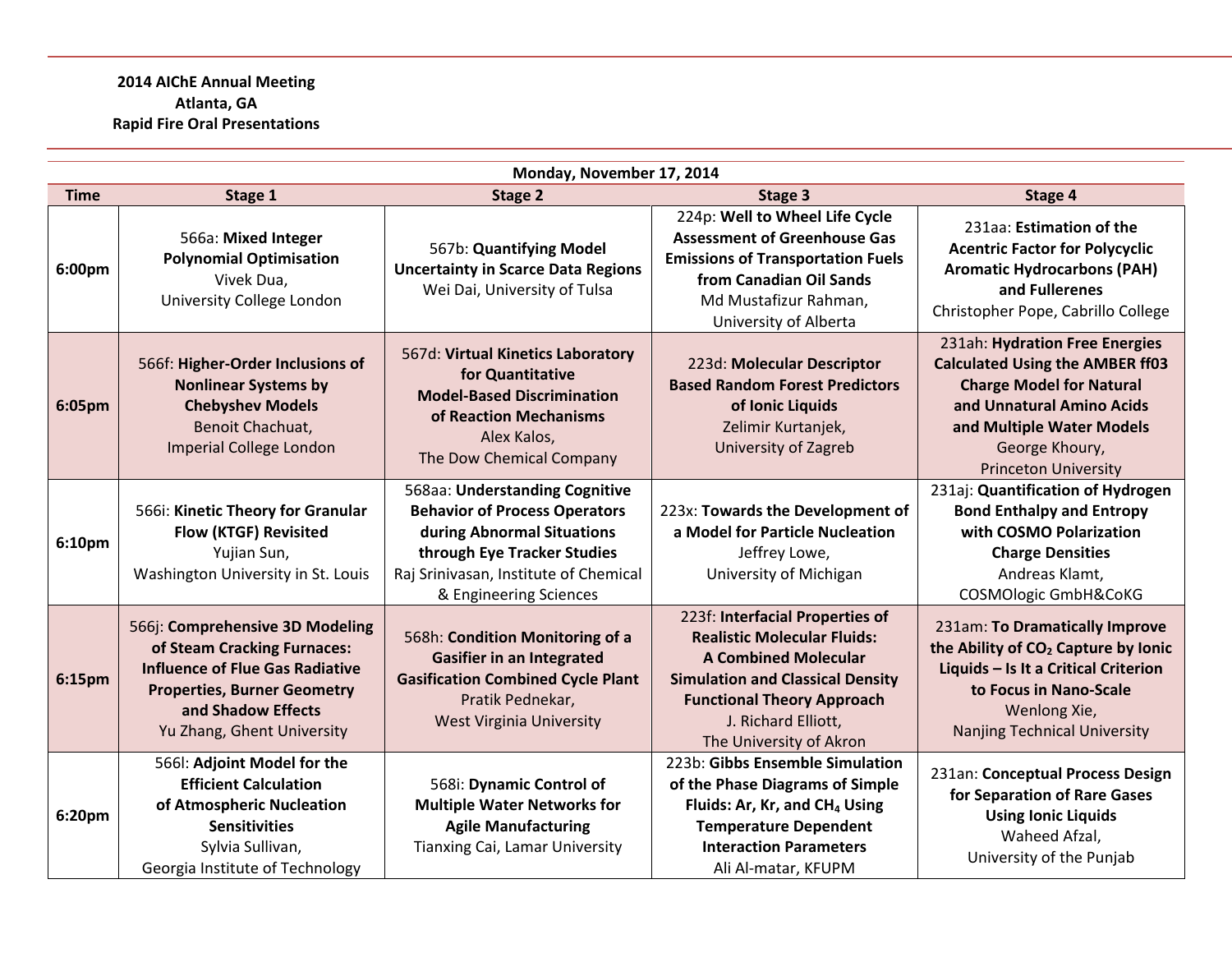|             | Monday, November 17, 2014                                                                                                                                                                                        |                                                                                                                                                                                         |                                                                                                                                                                                                                                                                                     |                                                                                                                                                                                               |
|-------------|------------------------------------------------------------------------------------------------------------------------------------------------------------------------------------------------------------------|-----------------------------------------------------------------------------------------------------------------------------------------------------------------------------------------|-------------------------------------------------------------------------------------------------------------------------------------------------------------------------------------------------------------------------------------------------------------------------------------|-----------------------------------------------------------------------------------------------------------------------------------------------------------------------------------------------|
| <b>Time</b> | Stage 1                                                                                                                                                                                                          | <b>Stage 2</b>                                                                                                                                                                          | Stage 3                                                                                                                                                                                                                                                                             | Stage 4                                                                                                                                                                                       |
| 6:25pm      | 566p: Biodetoxification by<br><b>Lipid Emulsion Droplets: Coarse</b><br><b>Grained Molecular Dynamics</b><br>at the Oil/Water Interface<br>Belinda S. Akpa,<br>University of Illinois at Chicago                 | 568j: Genetic Fuzzy Decoupling of<br><b>Nonlinear Multiple-Input</b><br><b>Multiple-Output Processes</b><br>Sarah Nikbakhsh,<br><b>Brigham Young University</b>                         | 223ah: Oxygen Reduction Reaction<br>on Pt-Free Catalyst Iron<br><b>Phthalocyanine Functionalized</b><br><b>Graphene for Fuel Cells</b><br>Sean Mussell, New Mexico Institute<br>of Mining and Technology                                                                            | 231as: Density and Speed of Sound<br>of Binary Mixtures of<br>(Diethyl Malonate + Methanol)<br>at Different Temperatures and<br><b>Atmospheric Pressure</b><br>Ricardo Torres, FEI            |
| 6:30pm      | 570ab: Medium-Term Scheduling<br>of an Industrial Multiproduct<br><b>Batch Plant</b><br>Esmael Reshid Seid,<br>University of the Witwatersrand                                                                   | 568k: Database Management<br><b>Method Based on Density and</b><br><b>Non-Linearity for Locally Weighted</b><br><b>Linear Regression Model</b><br>Sanghong Kim, Kyoto University        | 225d: Development and<br><b>Evaluation of a Novel Non-</b><br><b>Traditional Processing Aid for the</b><br><b>Pulp and Paper Industry</b><br>Carter Kirwan, Kemira R&D                                                                                                              | 231bb: Vapor -Liquid Equilibrium<br>of the Ethyl Acetate and Isoamyl<br>Acetate System at 500 Mbar,<br>1013.25 Mbar y 1500 Mbar<br>Grace V. de Leon,<br>Universidad Nacional de Colombia      |
| 6:35pm      | 570ac: An Integrated Strategy to<br><b>Define the Optimal Energy</b><br><b>Infrastructure Under Fossil</b><br><b>Resources Availability Uncertainty</b><br>Aldo Vecchietti, INGAR                                | 568r: Compromise Optimization<br><b>Tuning Strategy for Model</b><br><b>Predictive Controllers</b><br>Andre S. Yamashita,<br>University of São Paulo                                    | 225j: Enhanced Mass Transfer in<br>the Capture of Targets to a Probe<br><b>Library Consisting of Microbeads</b><br>with Surface Capture Molecules<br>and Confined in Wells at the<br><b>Channel Floor of a Microfluidic Cell</b><br>Setareh Manafirasi,<br>City College of New York | 231e: Prediction of Kinematic<br><b>Viscosities and Vapor-Liquid</b><br><b>Equilibria for Ternary Systems</b><br><b>Using Activity Coefficient Model</b><br>Katsumi Tochigi, Nihon University |
| 6:40pm      | 570b: Application of Better<br><b>Optimization of Nonlinear</b><br><b>Uncertain Systems (BONUS)</b><br><b>Algorithm for Adaptive</b><br><b>Sensor Placement</b><br>Rajib Mukherjee, VRI-CUSTOM                   | 568t: A Novel Modeling and<br><b>Optimization Based Energy</b><br><b>Management Solution</b><br>for Integrated Steel Plants<br>Naresh N. Nandola,<br>ABB Global Industries and Services | 153b: Optimal Sizing of<br><b>Cogeneration (COGEN) System to</b><br><b>Manage Flares from</b><br><b>Uncertain Sources during</b><br><b>Abnormal Process Operations</b><br>Monzure-Khoda Kazi,<br><b>Qatar University</b>                                                            | 231f: The Gibbs-Helmholtz<br><b>Equation in Chemical Process</b><br><b>Technology</b><br>Paul M. Mathias, Fluor Corporation                                                                   |
| 6:45pm      | 570c: Development of the Start-up<br><b>Procedure for a Thermally Coupled</b><br><b>Distillation Columns System</b><br>through Dynamic Simulation<br>Angela Vasconcelos, Federal<br>University of Campina Grande | 568w: An Efficient Control<br><b>Formulation for Cyclic Process</b><br>with Application to an Industrial<br>System<br>Naresh N. Nandola,<br>ABB Global Industries and Services          | 569z: Process Design and<br><b>Simulation for the Conversion</b><br>of Coal to Methanol<br>Dwina Candraasih, PT PERTAMINA                                                                                                                                                           | 231h: A Study on the CO <sub>2</sub> Uptake<br><b>Behaviour of Supported</b><br>[Hmim][NTf2] IL Sorbents<br>Xin Feng,<br>Nanjing Technical University                                         |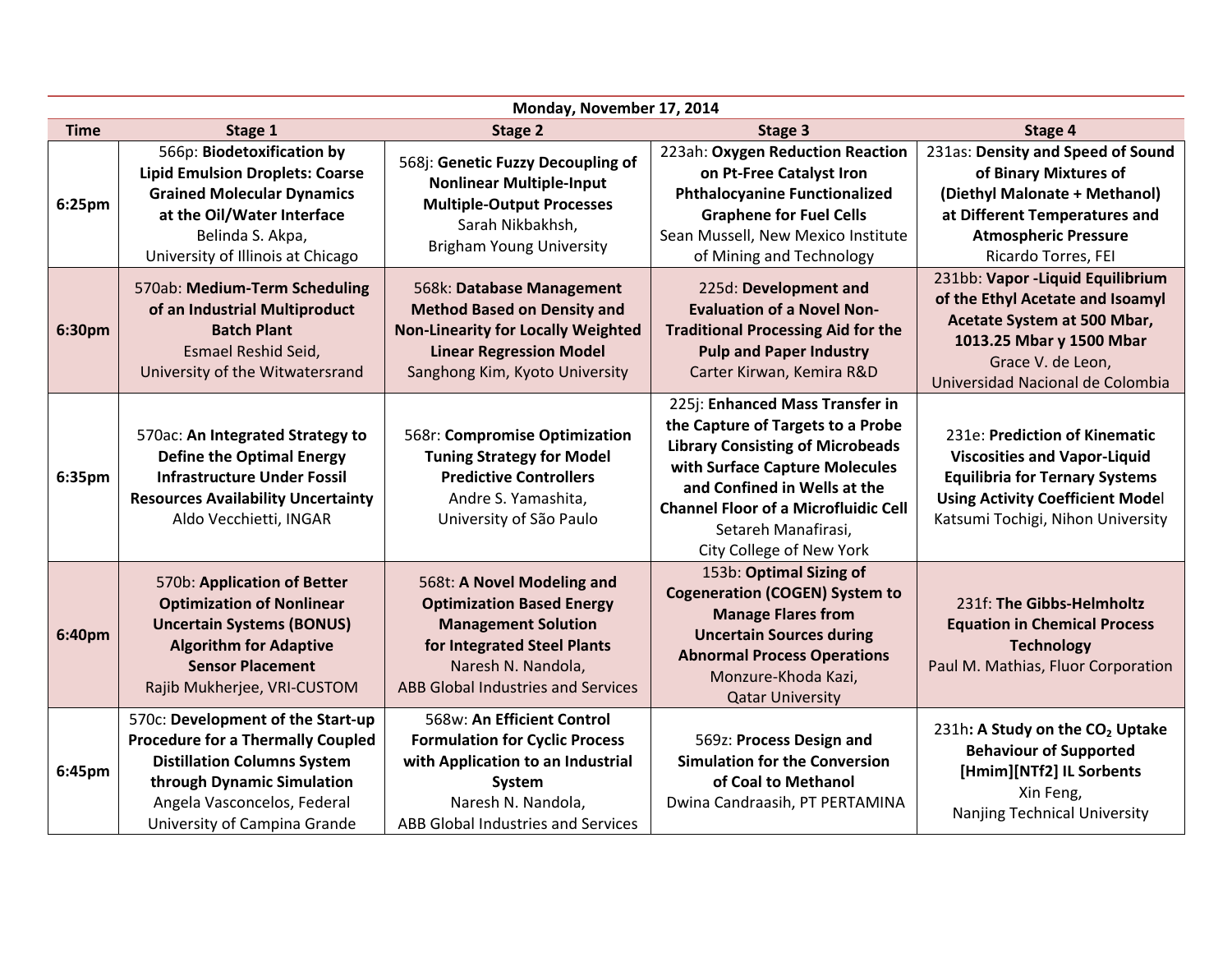| Monday, November 17, 2014 |                                                                                                                                                                                                                  |                                                                                                                                                                                                                               |                                                                                                                                                                                                                 |                                                                                                                                                                                                |
|---------------------------|------------------------------------------------------------------------------------------------------------------------------------------------------------------------------------------------------------------|-------------------------------------------------------------------------------------------------------------------------------------------------------------------------------------------------------------------------------|-----------------------------------------------------------------------------------------------------------------------------------------------------------------------------------------------------------------|------------------------------------------------------------------------------------------------------------------------------------------------------------------------------------------------|
| <b>Time</b>               | Stage 1                                                                                                                                                                                                          | Stage 2                                                                                                                                                                                                                       | Stage 3                                                                                                                                                                                                         | Stage 4                                                                                                                                                                                        |
| 6:50pm                    | 570f: Homotopy Continuation<br><b>Solution Method with Advanced</b><br><b>Step Implementation for</b><br><b>Nonlinear Model Predictive</b><br>Control<br>Panos Seferlis,<br>Aristotle University of Thessaloniki | 569d: Integrated Solvent and<br><b>Process Design Exemplified for a</b><br><b>Diels-Alder Reaction</b><br>Teng Zhou, Max Planck Institute for<br><b>Dynamics of Complex Technical</b><br>Systems                              | 570s: Saudi Aramco Enterprise-<br>Wide Hydrocarbon Chain<br><b>Optimization Initiative</b><br>Ahmed Alshaikh, Saudi Aramco                                                                                      | 231i: Phase Behaviour of Ether<br><b>Alcohol Blends for</b><br><b>Reformulated Gasoline</b><br>Travis P. Benecke,<br>Durban University of Technology                                           |
| 6:55pm                    | 570g: Challenges in the<br><b>Development of the</b><br><b>Mathematical Modeling of a</b><br><b>Delayed Coking Process</b><br>Claudio N. Borges,<br>University of Sao Paulo                                      | 569f: Adaptive Energy<br><b>Management in Renewable Energy</b><br><b>Smart Grids Using the Power</b><br><b>Grand Composite Curves Approach</b><br>Athanasios I. Papadopoulos,<br>Centre for Research and<br>Technology-Hellas | 570t: Dynamic Simulation Model<br><b>Based Analysis for Process</b><br><b>Development Window</b><br>of Operability and Control<br>Kadhim Mohammed, Saudi<br>Aramco                                              | 231j: Molecular Fundamentals of<br>the Solubility of Gases<br>in Liquid Crystals<br>Bernardo Oyarzún,<br>Delft University of Technology                                                        |
| 7:00pm                    | 570h: A Framework for Stochastic<br><b>Modelling and Optimization of</b><br><b>Chemical Engineering Processes</b><br>Usman Abubakar,<br>University of Aberdeen                                                   | 569s: Optimization Analysis of a<br><b>Biorefinery Based on Olive Stone</b><br>Eulogio Castro, University of Jaén                                                                                                             | 570z: Distillation Curve<br><b>Optimization Using Monotonic</b><br>Interpolation<br>Brenno C. Menezes, Petrobras                                                                                                | 2311: A Study on Phase Behavior<br>and Its Application to Cryogenic<br><b>Technologies for Treatment of Gas</b><br>Fields with High CO <sub>2</sub> Content<br>Dhanaraj Turunawarasu, Petronas |
| 7:05pm                    | 570j: Analysis of the Anaerobic<br><b>Digestion Process Using</b><br><b>Computational Fluid Dynamics</b><br>Valentina Hernández,<br>Universidad Nacional de Colombia                                             | 569v: Failure Analysis of a Second<br><b>Generation Biorefinery from Oil</b><br><b>Palm Empty Fruit Bunches Using</b><br><b>Graph Theory</b><br>Eulogio Castro, University of Jaén                                            | 231v: Application of the Marrero<br>and Pardillo Property Estimation<br><b>Method to Unsubstituted</b><br><b>Polycyclic Aromatic Hydrocarbons</b><br>(PAH) and Fullerenes<br>Christopher Pope, Cabrillo College | 231m: Phase Behaviour and<br><b>Interfacial Properties of</b><br><b>Triangle Well Fluids</b><br>Angan Sengupta, Indian Institute of<br>Technology, Bombay                                      |
| 7:10pm                    | 570 : Simulation Based<br><b>Optimization of Stirred</b><br><b>Tank Reactors</b><br>Yuvraj Dewan, CD-adapco                                                                                                      | 569w: Spatial Modeling of a<br><b>Tubular Reactor for the High</b><br><b>Pressure Synthesis of LDPE</b><br>Sebastian Fries, TU Darmstadt                                                                                      | 231x: Methanol Content in Natural<br><b>Gas Systems:</b><br>Modelling with the GC-PR-CPA EoS<br>Martha Hajiw, Heriot Watt<br>University                                                                         | 231o: Sigma Profile Generation<br>with Conceptual Segment<br>Approach<br>M. R. Islam, Lamar University                                                                                         |